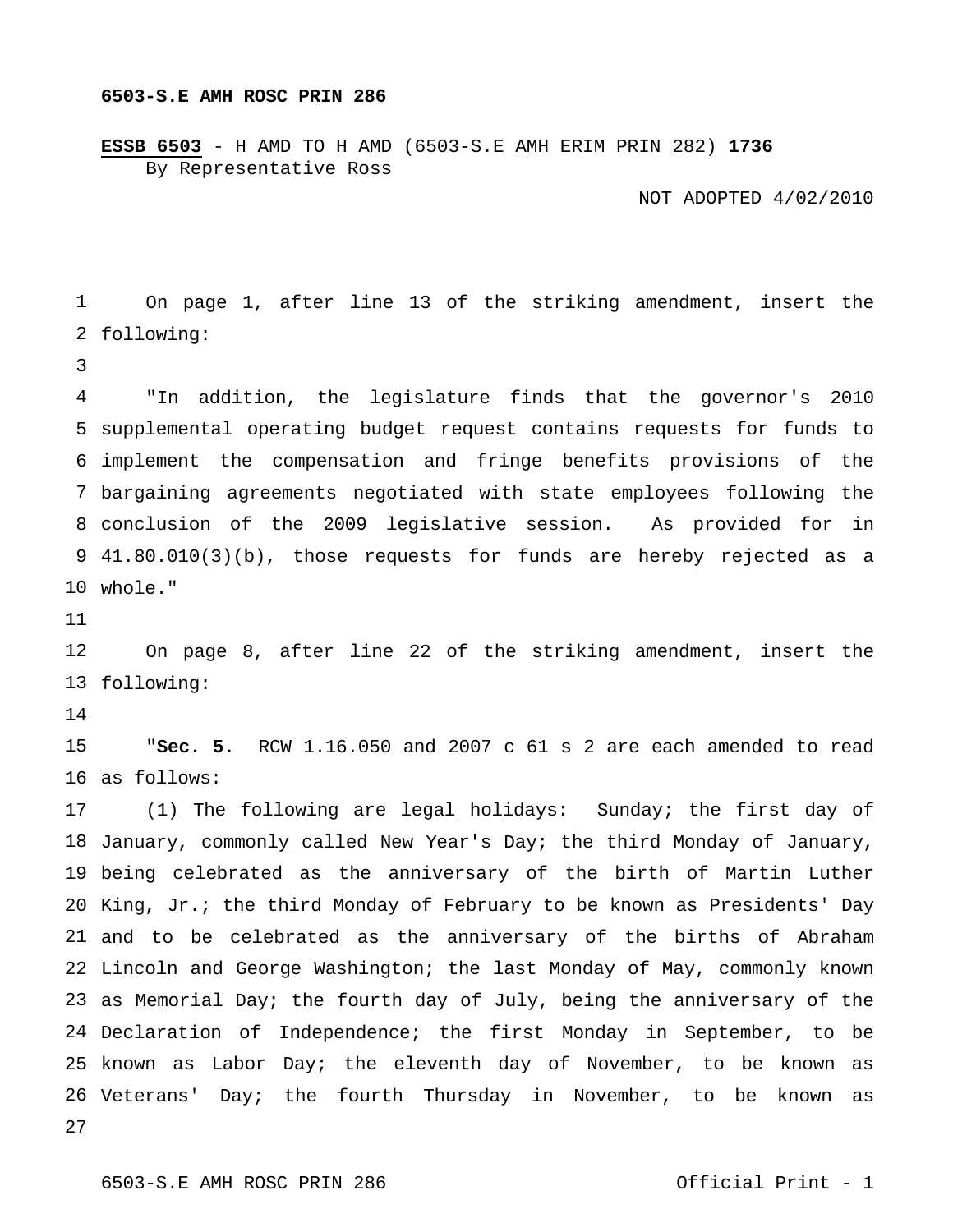Thanksgiving Day; the day immediately following Thanksgiving Day; and the twenty-fifth day of December, commonly called Christmas Day.

 4 employees of employees of school districts and except those nonclassified employees of institutions of higher education who hold appointments or are employed under contracts to perform services for periods of less than twelve consecutive months, shall be entitled to one paid holiday per calendar year in addition to those specified in this section. Each employee of the state or its political subdivisions may select the day on which the employee desires to take the additional holiday provided for herein after consultation with the employer pursuant to guidelines to be promulgated by rule of the appropriate personnel authority, or in the case of local government by ordinance or resolution of the legislative authority. ((Employees))Except as provided in subsection (2) of this section, the state and its political subdivisions, except

 federal legal holidays but observed on different dates, only the state legal holidays shall be recognized as a paid legal holiday for employees of the state and its political subdivisions except that for port districts and the law enforcement and public transit employees of municipal corporations, either the federal or the state legal holiday, but in no case both, may be recognized as a paid legal holiday for employees. If any of the above specified state legal holidays are also

 Sunday, the following Monday shall be the legal holiday. Whenever any legal holiday, other than Sunday, falls upon a

 Friday shall be the legal holiday. Whenever any legal holiday falls upon a Saturday, the preceding

 adding or deleting the number of paid holidays provided for in an agreement between employees and employers of political subdivisions of the state or as established by ordinance or resolution of the local government legislative authority. Nothing in this section shall be construed to have the effect of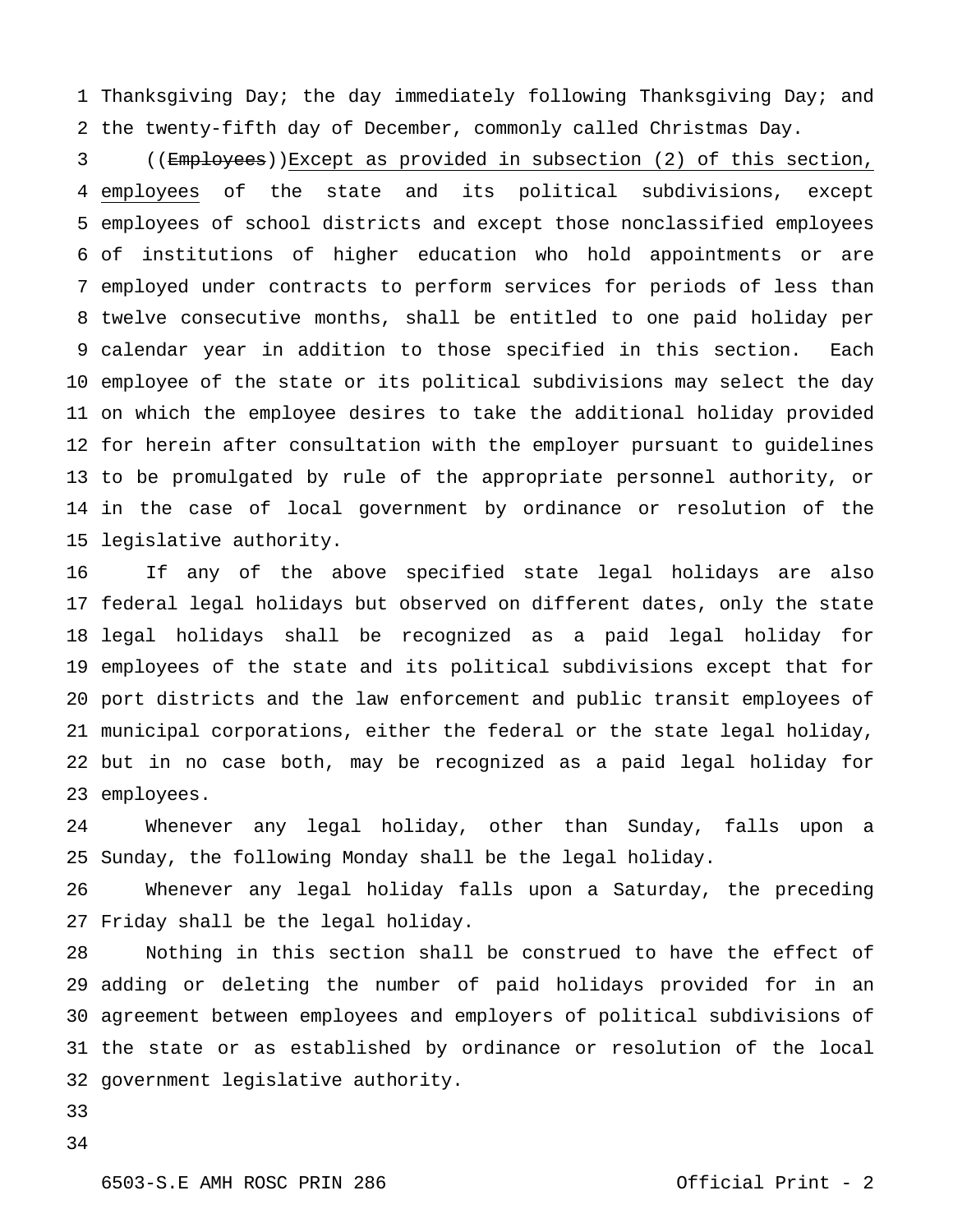be recognized as Korean-American day but shall not be considered a legal holiday for any purposes. The legislature declares that the thirteenth day of January shall

 recognized as Columbus day but shall not be considered a legal holiday for any purposes. The legislature declares that the twelfth day of October shall be

 recognized as former prisoner of war recognition day but shall not be considered a legal holiday for any purposes. The legislature declares that the ninth day of April shall be

 shall be recognized as Washington army and air national guard day but shall not be considered a legal holiday for any purposes. The legislature declares that the twenty-sixth day of January

 recognized as purple heart recipient recognition day but shall not be considered a legal holiday for any purposes. The legislature declares that the seventh day of August shall be

 recognized as Washington state children's day but shall not be considered a legal holiday for any purposes. The legislature declares that the second Sunday in October be

 recognized as Mother Joseph day and the fourth day of September as Marcus Whitman day, but neither shall be considered legal holidays for any purpose. The legislature declares that the sixteenth day of April shall be

 recognized as Pearl Harbor remembrance day but shall not be considered a legal holiday for any purpose. The legislature declares that the seventh day of December be

 recognized as civil liberties day of remembrance but shall not be considered a legal holiday for any purpose. The legislature declares that the nineteenth day of February be

 recognized as Juneteenth, a day of remembrance for the day the slaves learned of their freedom, but shall not be considered a legal holiday for any purpose. The legislature declares that the nineteenth day of June be

 employee of a state agency or public institution of higher education (2) From the effective date of this act through June 30, 2011, no